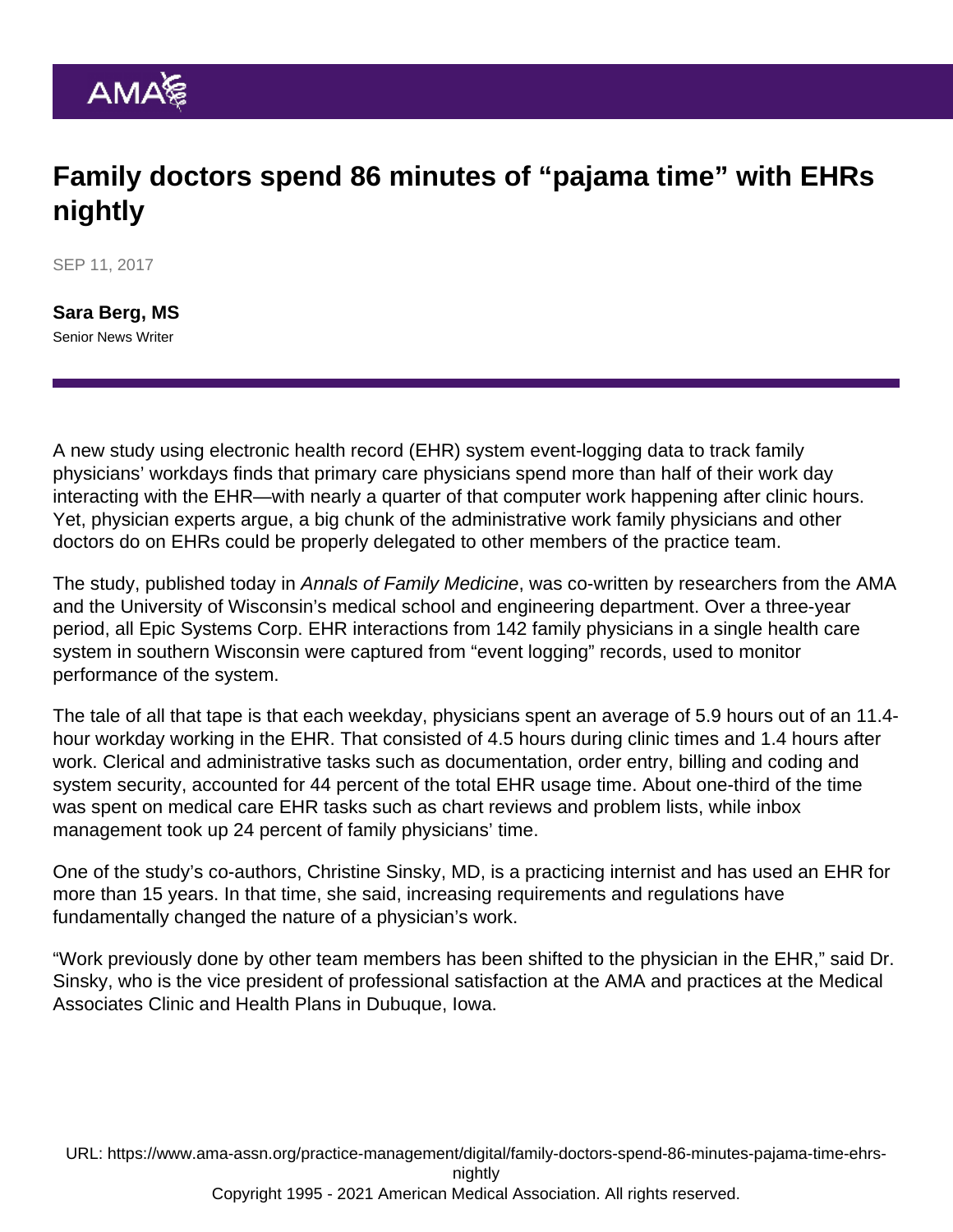"Tasks that may have earlier required a matter of seconds, now may each take one to two minutes. Add this up over the thousands of individual tasks each day and it wasn't surprising that I and other physicians began to wonder if we were spending more time caring for the computer than caring for the patient," she told AMA Wire®.

Especially concerning, Dr. Sinsky said, is the 86 minutes family physicians spend doing administrative work after hours or at home, which she has dubbed "pajama time" with the EHR.

Event logs are available to help identify areas of EHR work that can be delegated to help reduce workload and improve professional satisfaction. There are more than 1,000 event descriptions to identify user interactions with Epic, which includes both patient care-related events and system-level technical events.

The data from the Wisconsin family physicians' event logs buttress the findings in a direct-time motion observation [study](http://annals.org/aim/article/2546704/allocation-physician-time-ambulatory-practice-time-motion-study-4-specialties) that Dr. Sinsky and colleagues published in 2016 in Annals of Internal Medicine, which found tha tfor each two hours physicians spend on direct patient care, they spend one hour wrestling with EHR tasks.

Dr. Sinsky explained that most organizations have access to the type of back-end data examined for this new study, and that the information can help determine how much after-hours time their own physicians are spending in the EHR rather than with their families, friends or getting much needed rest.

"Individual organizations can also use this audit data to understand how much of the patient visit is spent on the computer and how much of the total physician workday is spent on clerical tasks—such as order entry and visit note documentation—that do not require the skills and training of a physician," said Dr. Sinsky.

User-event log data is valid for assessing individual physician performance within the EHR, influencing workflow redesign and assessing the impact of organizational changes on task management by health care team members, Dr. Sinsky and her co-authors wrote.

## 5 ways to fix primary care downers

Developing organizational metrics can help cut stress and burnout related to EHR systems. There are five potential solutions to common problems exhibited in primary care to help physicians find "joy in practice," the study's authors wrote.

According to the study, these proposed solutions are:

URL: [https://www.ama-assn.org/practice-management/digital/family-doctors-spend-86-minutes-pajama-time-ehrs](https://www.ama-assn.org/practice-management/digital/family-doctors-spend-86-minutes-pajama-time-ehrs-nightly)[nightly](https://www.ama-assn.org/practice-management/digital/family-doctors-spend-86-minutes-pajama-time-ehrs-nightly)